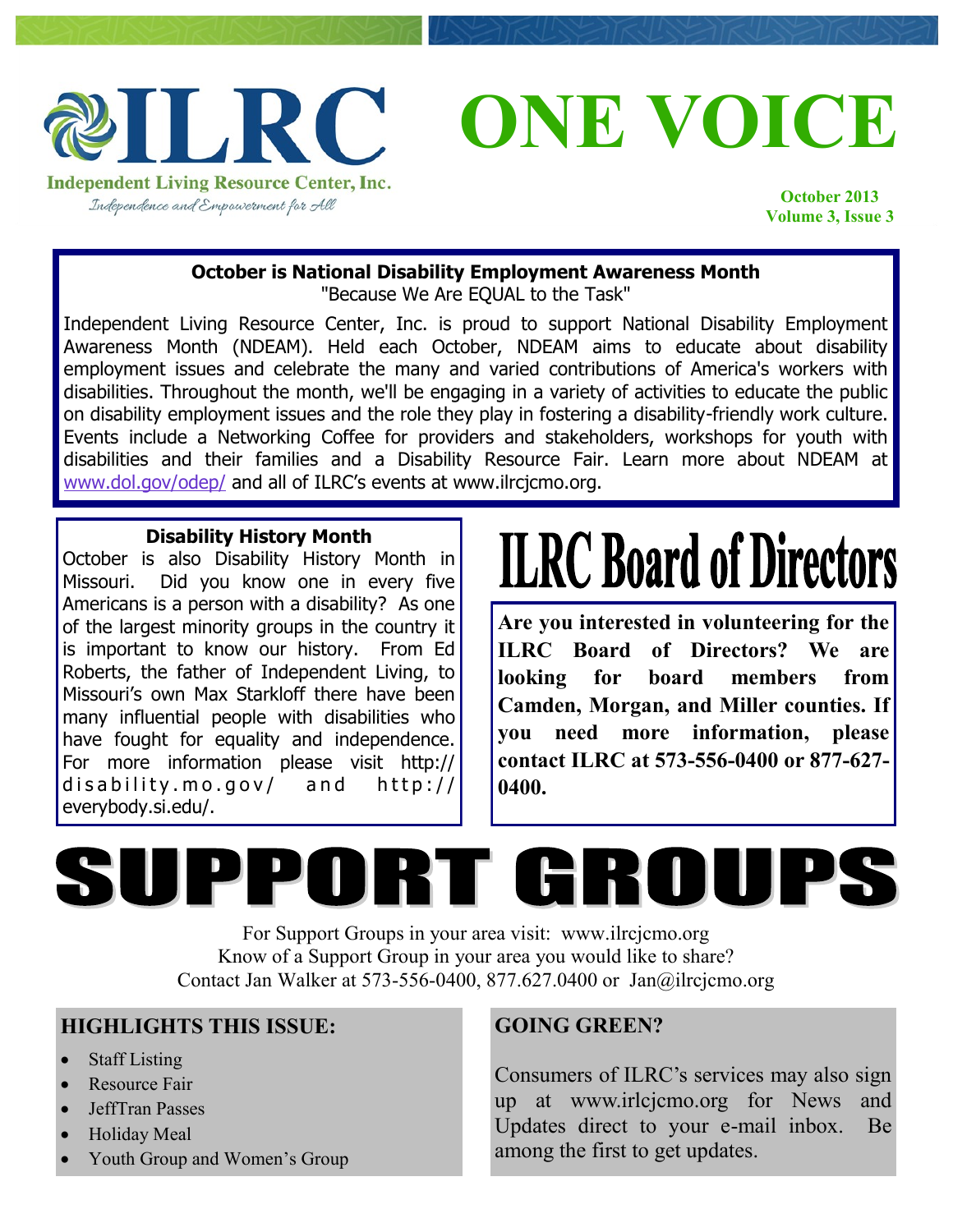## **ILRC STAFF LISTING**

| <b>Name</b>                | <b>Title</b>                                   | <b>Email Address</b>   |  |  |  |
|----------------------------|------------------------------------------------|------------------------|--|--|--|
| *Stephanie Cooper          | <b>Executive Director</b>                      | Stephanie@ilrcjcmo.org |  |  |  |
| *Melinda Cardone           | Program Manager                                | Melinda@ilrcjemo.org   |  |  |  |
| Mike Nilges                | Intake Specialist/Assistive                    | mike@ilrcjcmo.org      |  |  |  |
|                            | Technology                                     |                        |  |  |  |
| Jenny Cowart               | Independent Living Specialist/                 | Jennifer@ilrcjcmo.org  |  |  |  |
|                            | <b>Youth Services</b>                          |                        |  |  |  |
| Alisha Rehagen             | Independent Living Specialist /<br>Care Closet | Alisha@ilrcjcmo.org    |  |  |  |
| Kimberly (KC) Boone-Sparks | <b>Independent Living Specialist</b>           | Kimberly@ilrcjcmo.org  |  |  |  |
| *Kelly Sedgwick            | <b>Consumer Directed Services</b>              | Kelly@ilrcjcmo.org     |  |  |  |
|                            | Coordinator                                    |                        |  |  |  |
| Rita Robertson             | <b>Consumer Directed Services</b>              | rita@ilrcjcmo.org      |  |  |  |
|                            | Specialist                                     |                        |  |  |  |
| Jen Martin                 | <b>Consumer Directed Services</b>              | jenniferm@ilrcjcmo.org |  |  |  |
|                            | Specialist                                     |                        |  |  |  |
| <b>Karen Chambers</b>      | <b>Consumer Directed Services</b>              | Karen@ilrcjcmo.org     |  |  |  |
|                            | Specialist                                     |                        |  |  |  |
| Gini Heckman               | Office Assistant                               | Gini@ilrejemo.org      |  |  |  |
| *Jeremy Murray             | <b>ADA</b> Coordinator                         | Jeremy@ilrcjcmo.org    |  |  |  |
| *Jan Walker                | <b>Outreach Specialist</b>                     | jan@ilrcjcmo.org       |  |  |  |
| Rose Buechter              | Receptionist                                   | rose@ilrcjemo.org      |  |  |  |
| *Denotes Management Staff  |                                                |                        |  |  |  |
| Phone: 573-556-0400        | Toll Free: 877-627-0400                        | Fax: 573-556-0402      |  |  |  |
|                            | Visit ILRC on the Web at www.ilrcjcmo.org      |                        |  |  |  |
|                            | ∩r                                             |                        |  |  |  |

or

Facebook at https://www.facebook.com/IndependentLivingResourceCenterInc

#### *Fragrance Free*

*While visiting ILRC or attending any of ILRC's programs, we ask that you use fragrance-free personal care products (no perfumes and/or colognes) and fragrance-free laundry preparations.*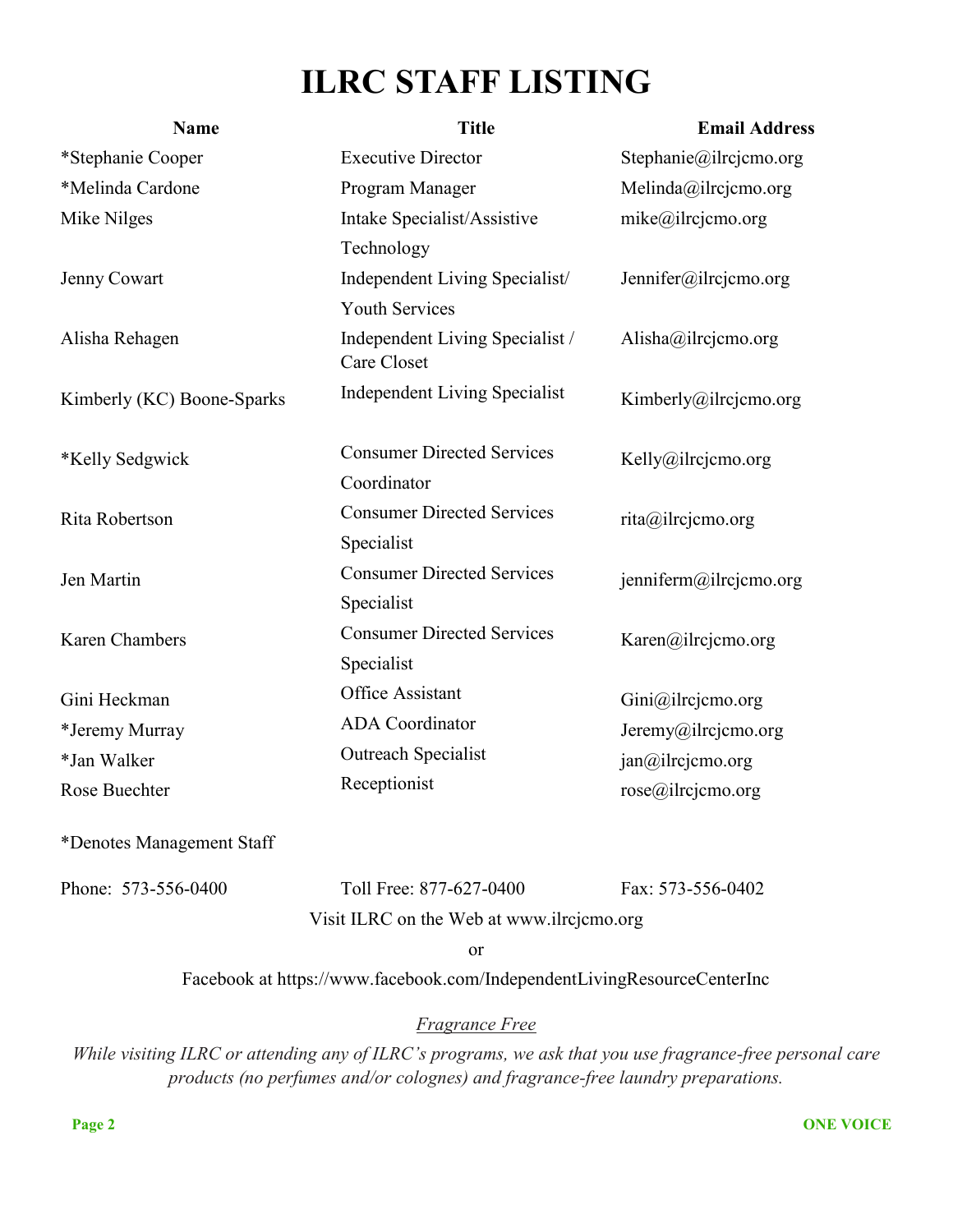## **Disability Resource Fair**

In honor of National Disability Employment Awareness Month and Disability History Month ILRC is partnering with Missouri Rehabilitation and Employment Group and Capital Mall, Jefferson City to host a Disability Resource Fair for Persons with Disabilities and their Caregivers.

> Wednesday, October 23, 2013 Capital Mall 3600 Country Club Drive Jefferson City, MO 65109  $2 \text{ pm} - 6 \text{ pm}$

Providers of programs and services will be on hand with information on employment, housing, health care, and much more! Visit our Events on ILRC's Facebook page at **https://www.facebook.com/ IndependentLivingResourceCenterInc/events** for a complete listing of vendors as they register.

Attendees will have an opportunity to register for door prizes by picking up a card at the ILRC or MORE Group booths located in the JC Penney or Sears wings.

## **ILRC AND CITY OF JEFFERSON PROVIDE JEFFTRAN PASSES TO ELIGIBLE INDIVIDUALS**

ILRC has been awarded a contract as a sub-grantee through the City of Jefferson to provide JeffTran Passes to eligible individuals who meet income guidelines, provide required income verification, and complete a Pass Program Request Form. Passes will be issued to individuals meeting program requirements in amounts of \$20 and will be based upon availability. The program will run through December 31, 2013. Contact ILRC at 573-556-0400 or in person at 1760 Southridge Dr, Jefferson City MO 65109 during normal business hours regarding the passes.

## **Holiday Meal**

Consumers and attendants of ILRC are invited for a Holiday Meal. All consumers may bring one guest. Additional guests are asked to bring a donation of ten items to ILRC's Care Closet. Donation items include: basic cleaning supplies, shampoo, conditioner, soap, toothpaste, toothbrushes, deodorant, razors, etc.

Door Prizes!

RSVP to Rose at 573-556-0400 with number attending by Monday, December 2.



 $\frac{1}{2}$ 

Thursday, December 12 Providence Bank Meeting Room 300 Ellis Blvd Jefferson City, MO 65109 11:30 a.m. – 1:30 p.m.



 $\frac{1}{2}$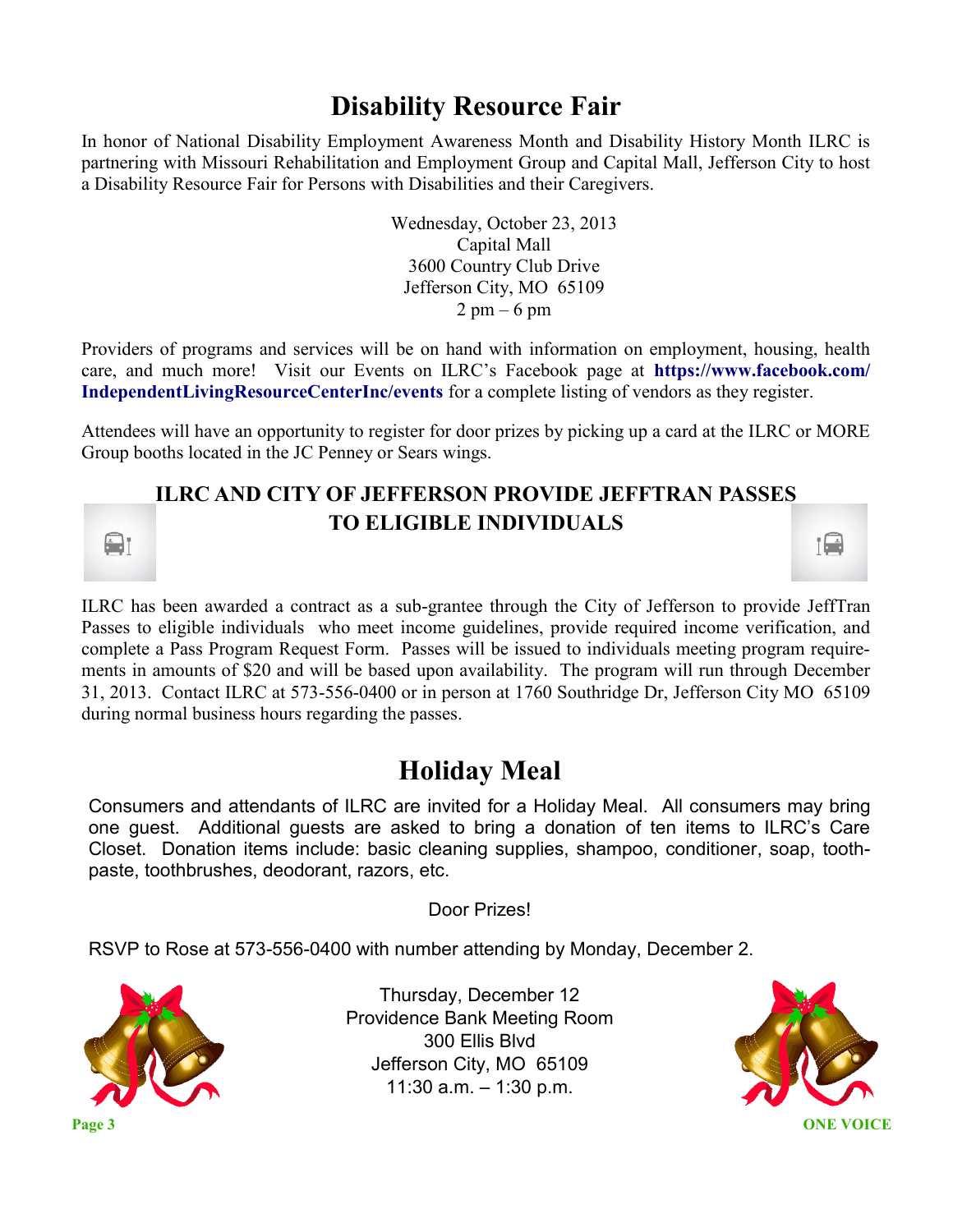

- WHO: Youth, ages 12-22, with disabilities
- WHAT: Snacks and bowling,
- WHEN: November 9, 2013, 12:00 pm—2:00 pm
- WHERE: Westgate Lanes, 2017 Christy Dr., Jefferson City, MO

Please RSVP to Jenny at 573-556-0400 or jennifer@ilrcjcmo.org by November 4.

\$5 for each person attending including parents.



- WHO: Ladies with disabilities.
- WHAT: Holiday Shopping!
- WHEN: November 25, 2013, 2:30 pm—4:00 pm
- WHERE: Capital Mall, 3600 Countryclub Dr., Jefferson City, MO

Please RSVP to ILRC at 573-556-0400 or rose@ilrcjcmo.org by November 19.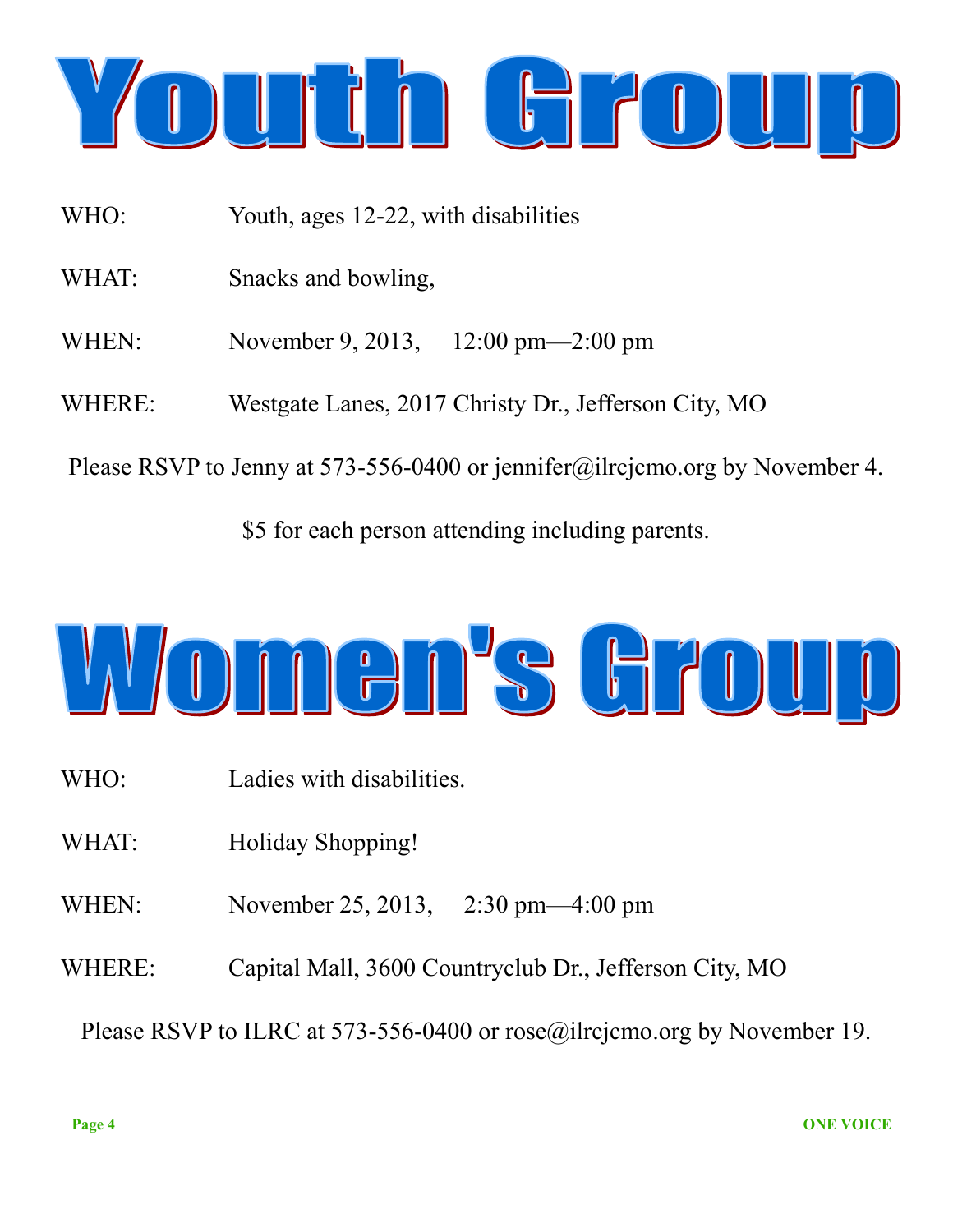| $\overline{\mathbf{Y}}$<br>2 | Independent Living Resource Center | Jefferson City, MO 65109<br>Toll Free 877-627-0400<br>Phone 573-556-0400<br>1760 Southridge Dr<br>Fax 573-556-0402 | www.ilrcjcmo.org                           | <b>ILRC</b> Board Meeting<br>Where: ILRC | When: 2:30-5 pm               | Employment Workshop for<br>Youth           | Where: Camden County<br>Library, 89 Rodeo Rd, | Camdenton, MO 65020<br>When: 4 pm-6 pm    | South Aurora St., Eldon,<br>Where: McDonalds, 401<br>When: $2$ pm $-4$ pm<br>Women's Group | Resource Fair: see page 3<br>for details.                                                   |
|------------------------------|------------------------------------|--------------------------------------------------------------------------------------------------------------------|--------------------------------------------|------------------------------------------|-------------------------------|--------------------------------------------|-----------------------------------------------|-------------------------------------------|--------------------------------------------------------------------------------------------|---------------------------------------------------------------------------------------------|
|                              | Sat                                | 5                                                                                                                  | $\overline{2}$                             |                                          | $\overline{0}$                |                                            | 26                                            |                                           |                                                                                            |                                                                                             |
|                              | Ë                                  | 4                                                                                                                  |                                            |                                          | $\frac{8}{18}$                |                                            | 25                                            |                                           |                                                                                            |                                                                                             |
|                              | Thu                                | $\mathbf{\widetilde{c}}$                                                                                           | $\Omega$                                   |                                          | 17                            | Workshop for<br>Employment<br>Youth        | $\frac{4}{2}$                                 |                                           | $\overline{\mathcal{C}}$                                                                   |                                                                                             |
|                              | Wed                                | CLAIM<br>Counselor<br>$\overline{\mathcal{C}}$                                                                     | <b>CLAIM</b><br>Counselor<br>$\mathcal{Q}$ |                                          | <b>CLAIM</b><br>$\frac{1}{6}$ | <b>ILRC</b> Board<br>Counselor/<br>Meeting | <b>CLAIM</b><br>23                            | Resource Fair<br>Counselor/<br>Disability | <b>CLAIM</b><br>Counselor<br>$\overline{\mathcal{S}}$                                      | CLAIM Counselors are available at ILRC every Wednesday 10 am-12 pm and 1 pm-3 pm to counsel |
|                              | $\mathop{\mathrm{Tue}}$            |                                                                                                                    | $\infty$                                   |                                          | 15                            |                                            | 22                                            |                                           | 29                                                                                         |                                                                                             |
| <b>Detober 2013</b>          | Mon                                |                                                                                                                    | Timesheets<br>7 <sub>CDS</sub>             | Due                                      | $\overline{4}$                |                                            | $21 \text{cos}$                               | Due/Women's<br>Timesheets<br>Group        | 28                                                                                         | individuals regarding Medicare Part D enrollment options.                                   |
|                              | Sum                                |                                                                                                                    | $\infty$                                   |                                          | 13                            |                                            | $\Omega$                                      |                                           | 27                                                                                         |                                                                                             |
| Page 5                       |                                    |                                                                                                                    |                                            |                                          |                               |                                            |                                               |                                           |                                                                                            | <b>ONE VOICE</b>                                                                            |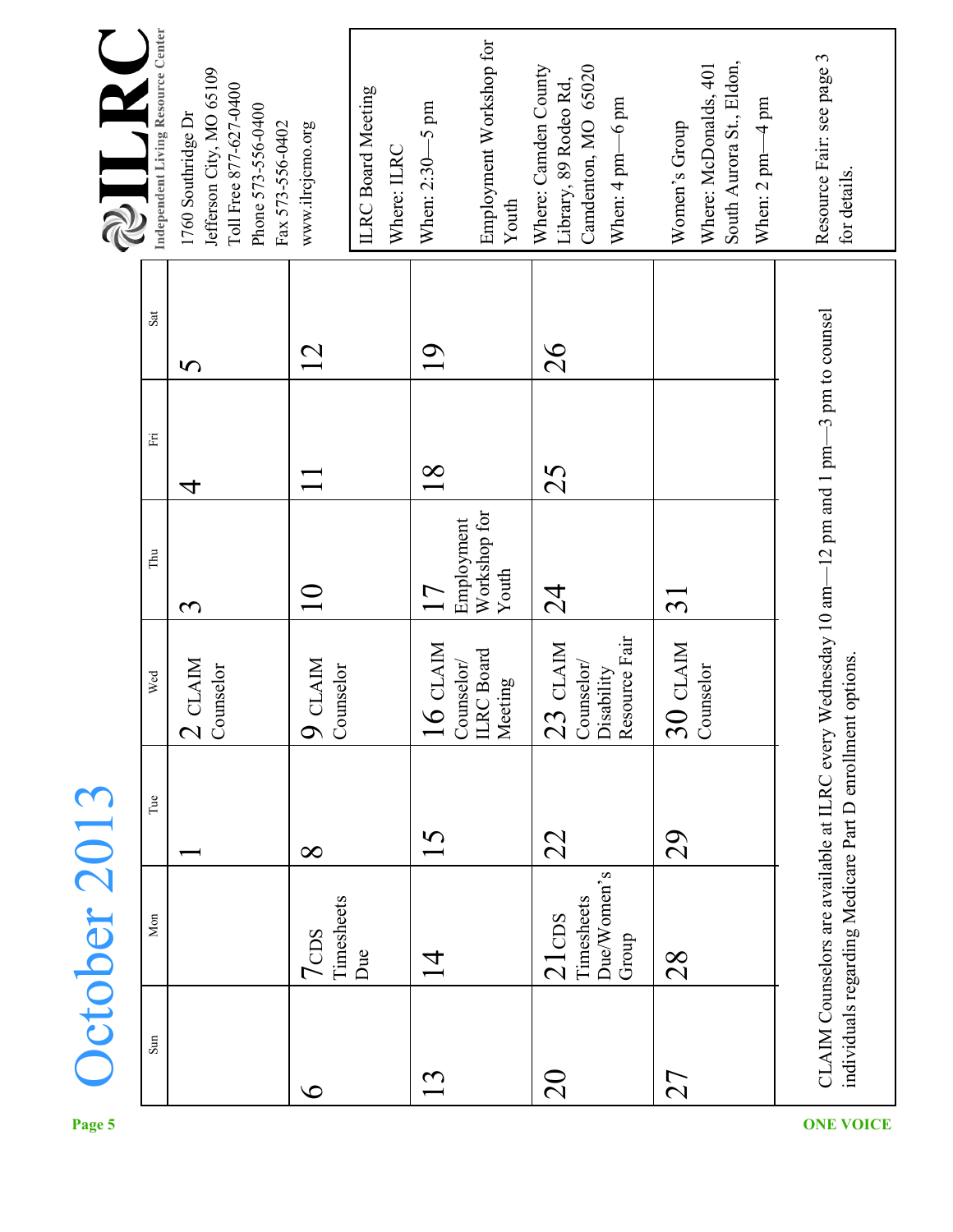| 2             | Independent Living Resource Center | Jefferson City, MO 65109<br>Toll Free 877-627-0400<br>Phone 573-556-0400<br>1760 Southridge Dr<br>Fax 573-556-0402 | www.ilrcjcmo.org          | First Aid/CPR Certification<br>111 N Oak St, Eldon, MO<br>Where: Eldon Fire Dept.,<br>When: 9 am-2 pm | Cost \$45, RSVP by October<br>25           | Youth Group - see page 4 | When: $2:30$ pm $-5$ pm<br><b>ILRC</b> Board Meeting<br>Where: ILRC | First Aid/CPR Certification  | 111 N Oak St, Eldon, MO<br>Where: Eldon Fire Dept.,<br>for DayCare Providers | When: $9 \text{ am} - 2 \text{ pm}$<br>Cost \$45, RSVP by<br>November 1 | Women's Group<br>See page 4                                                                                                                                                                                                                                                                 |  |
|---------------|------------------------------------|--------------------------------------------------------------------------------------------------------------------|---------------------------|-------------------------------------------------------------------------------------------------------|--------------------------------------------|--------------------------|---------------------------------------------------------------------|------------------------------|------------------------------------------------------------------------------|-------------------------------------------------------------------------|---------------------------------------------------------------------------------------------------------------------------------------------------------------------------------------------------------------------------------------------------------------------------------------------|--|
|               | Sat                                | $\mathbf{\Omega}$                                                                                                  | $\overline{9}$ Youth      | Group                                                                                                 | $\frac{6}{1}$                              |                          | $23$ CPR<br>First Aid                                               | Classes                      | $30\,$                                                                       |                                                                         |                                                                                                                                                                                                                                                                                             |  |
|               | $\mathbb{H}$                       | <b>CPR/First</b><br>Aid Classes<br>Counselors<br><b>CLAIM</b>                                                      | $\infty$                  |                                                                                                       | 5                                          |                          | 22                                                                  |                              | 29 п.ю<br>Closed                                                             |                                                                         |                                                                                                                                                                                                                                                                                             |  |
|               | Thu                                |                                                                                                                    | $\overline{\phantom{0}}$  |                                                                                                       | $\frac{4}{1}$                              |                          | $\Xi$                                                               |                              | $28$ m <sub>RC</sub><br>Closed                                               | Happy Thanksgiving!                                                     | -3 pm at ILRC. Call 1-800-390-3330 for an appointment. Services are free. Walk-ins<br>individuals regarding Medicare Part D enrollment options. Counselors will also be available November 1,<br>CLAIM Counselors are available at ILRC each Wednesday 10 am-12 pm and 1 pm-3 pm to counsel |  |
|               | Wed                                |                                                                                                                    | $6$ CLAIM                 | Counselor                                                                                             | <b>CLAIM</b><br>Counselor<br>$\frac{1}{3}$ |                          | <b>CLAIM</b><br>Counselor/<br>$\overline{20}$                       | <b>ILRC</b> Board<br>Meeting | <b>CLAIM</b><br>Counselor<br>27                                              |                                                                         |                                                                                                                                                                                                                                                                                             |  |
| November 2013 | Tue                                |                                                                                                                    | $\boldsymbol{\mathsf{S}}$ |                                                                                                       | 12                                         |                          | $\overline{0}$                                                      |                              | 26                                                                           |                                                                         |                                                                                                                                                                                                                                                                                             |  |
|               | Mon                                |                                                                                                                    | $4 \text{} \text{}$       | Timesheets<br>Due                                                                                     | $11$ mec<br>Closed                         | Veteran's<br>Day         | Timesheets<br>$18 \text{ }\mathrm{CDS}$                             | Due                          | Women's<br>25                                                                | Group                                                                   |                                                                                                                                                                                                                                                                                             |  |
|               | Sun                                |                                                                                                                    | $\mathbf{\tilde{c}}$      |                                                                                                       | $\Omega$                                   |                          | $\overline{1}$                                                      |                              | 24                                                                           |                                                                         | 2013 from 9:30 am-<br>are welcome.                                                                                                                                                                                                                                                          |  |
| Page 6        |                                    |                                                                                                                    |                           |                                                                                                       |                                            |                          |                                                                     |                              |                                                                              |                                                                         | <b>ONE VOICE</b>                                                                                                                                                                                                                                                                            |  |

**Page**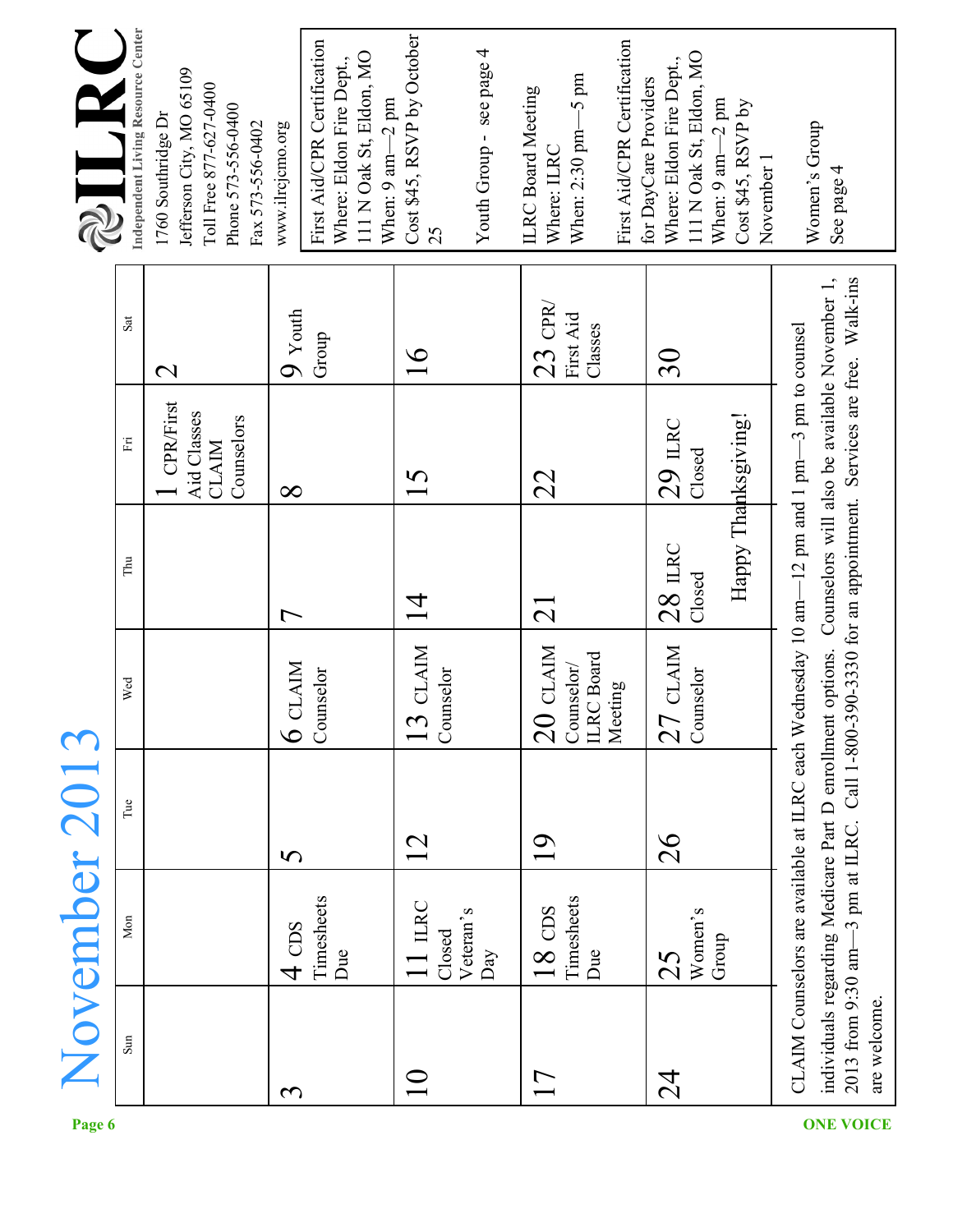| Y<br>2        | Independent Living Resource Center | Jefferson City, MO 65109<br>Toll Free 877-627-0400<br>Phone 573-556-0400<br>1760 Southridge Dr<br>Fax 573-556-0402 | www.ilrcjcmo.org        | Claim Counselor, 10 am<br>12 pm and 1 pm $-3$ pm | Consumer Holiday Meal<br>See page 3 for details.   | <b>ILRC</b> Board Meeting<br>Where: ILRC | When: $2:30 \text{ pm} - 5 \text{ pm}$ | Youth Group - youth with<br>disabilities, ages 12-22, | Cost \$3 | When: 6 pm-8 pm<br>Where: ILRC | First Aid/CPR Certification<br>Where: California United | When: $9 \text{ am} - 2 \text{ pm}$<br>Cost \$45, RSVP by<br>Church of Christ<br>December 13                   |
|---------------|------------------------------------|--------------------------------------------------------------------------------------------------------------------|-------------------------|--------------------------------------------------|----------------------------------------------------|------------------------------------------|----------------------------------------|-------------------------------------------------------|----------|--------------------------------|---------------------------------------------------------|----------------------------------------------------------------------------------------------------------------|
|               | Sat                                | $\mathrel{\sqsubset}$                                                                                              | $\overline{4}$          |                                                  | $\overline{2}$                                     |                                          | 28                                     |                                                       |          |                                |                                                         |                                                                                                                |
|               | Ë                                  | $\bullet$                                                                                                          | 13                      |                                                  | Group / CPR/<br>$20$ Youth                         | First Aid<br>Classes                     | 27                                     |                                                       |          |                                |                                                         |                                                                                                                |
|               | Thu                                | $\mathbf{\Omega}$                                                                                                  | 12                      | Holiday Meal<br>Consumer                         | $\overline{0}$                                     |                                          | 26                                     |                                                       |          |                                |                                                         |                                                                                                                |
|               | Wed                                | 4 CLAIM<br>Counselor                                                                                               | <b>CLAIM</b><br>$\prod$ | Counselor                                        | CLAIM<br>Counselor/<br>ILRC Board<br>$\frac{8}{1}$ | Meeting                                  | <b>ILRC</b><br>25                      | Closed                                                |          |                                |                                                         | Reminder: When Jefferson City Public Schools are closed<br>due to inclement weather, ILRC will also be closed. |
|               | $\operatorname{Tue}$               | $\mathbf{\tilde{S}}$                                                                                               |                         |                                                  | 17                                                 |                                          | $24$ LRC                               | Happy Holidays!<br>Closed                             |          | LERC<br>$\overline{31}$        | Happy New<br>Year!<br>Closed                            |                                                                                                                |
| December 2013 | Mon                                | $\mathbf{\Omega}$                                                                                                  | $9 \text{}$             | Timesheets<br>Due                                | $\frac{8}{1}$                                      |                                          | $23$ CDS                               | Timesheets<br>Due                                     |          | $30\,$                         |                                                         |                                                                                                                |
| Page 7        | $\mathop{\rm Sum}\nolimits$        |                                                                                                                    | $\infty$                |                                                  | 15                                                 |                                          | 22                                     |                                                       |          | 29                             |                                                         | <b>ONE VOICE</b>                                                                                               |

**Page**